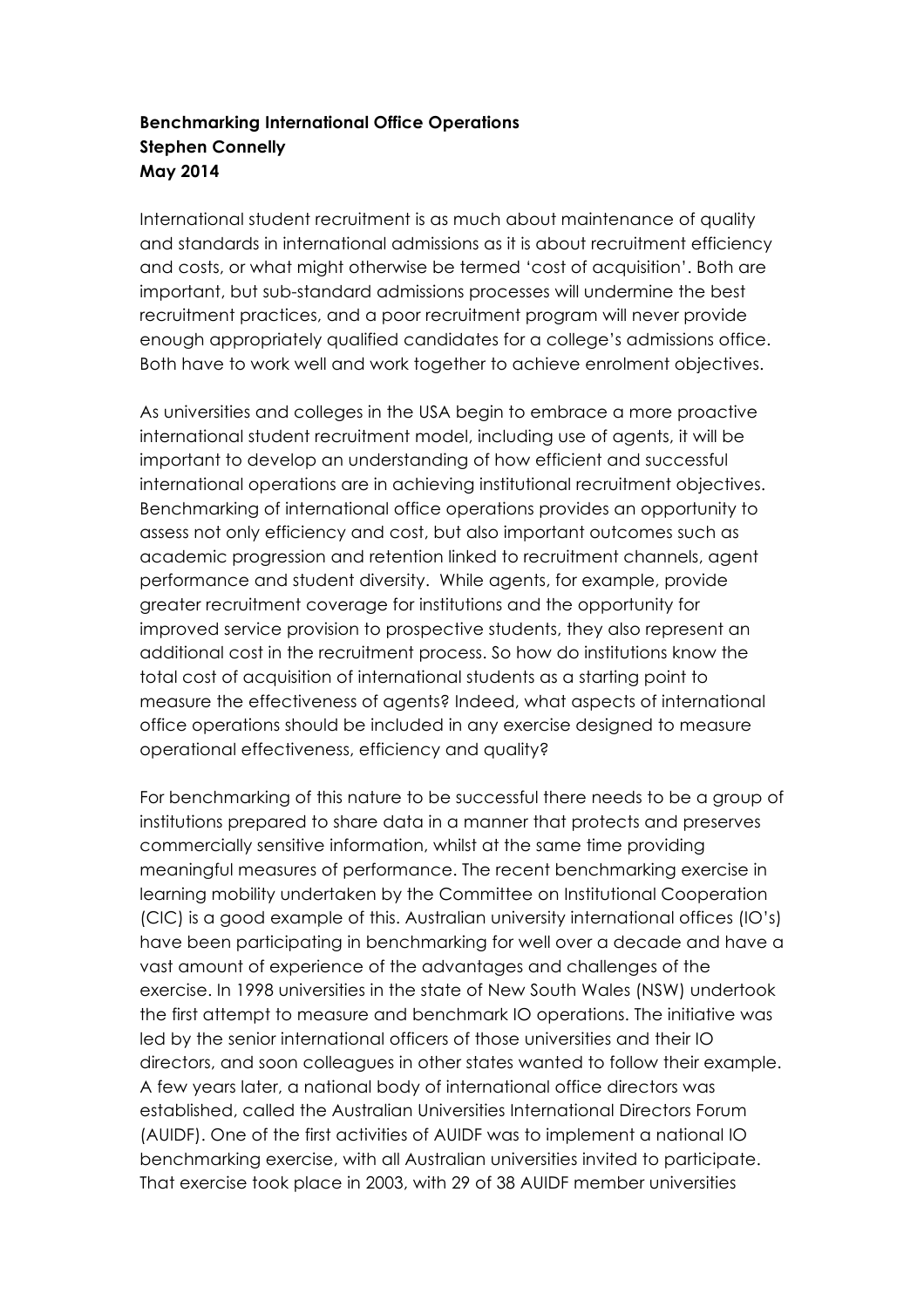benchmarking their 2002 IO operations, and since then Australian university IO's have benchmarked on an annual basis. Most recently 37 universities participated in the 2013 exercise. Alan Olsen of Strategy Planning and Research in Education (www.spre.com.au), an independent education consultant, has conducted the benchmarking since its inception, and presents findings at the annual Australian International Education Conference.

Each year international directors discuss the elements of IO operations to be benchmarked. The most recent study included:

- 1. international office costs;
- 2. staffing of marketing, enquiries, admissions, compliance;
- 3. admissions policies, procedures and quotas;
- 4. international student services;
- 5. international student mobility resourcing;
- 6. cost of recruiting in key source countries;
- 7. conversion of applications to offers and acceptances;
- 8. the structure of international offices;
- 9. accommodation;
- 10. scholarships;
- 11. the efficiency of recruitment channels.

With more than 10 years of national benchmarking data, universities now have annual access not only to what is essentially a performance review of the previous year's IO operations, but also time series data. Additional reports are produced that benchmark certain universities within a designated sub-set group of like or member universities. Australian universities know, for example, that they spend on average a higher proportion of gross onshore international student tuition fee revenue each year on scholarships, fee waivers and stipends for international students than they do on commission payments to student recruitment agents.

The challenges of such an annual undertaking are not insignificant. While universities obviously need to provide data and information for the benchmarking exercise, they need to be able to collect and collate that data and information appropriately in the first place in order to be able to report efficiently. Systems need to be geared up in advance to collect data to facilitate accurate and efficient reporting. I know from personal experience the pain of participating in this important exercise without the support of a system that provided the necessary data in the best possible format.

The benchmarking exercise therefore helps to inform decisions about data collection and system development. Benchmarking reports are also able to